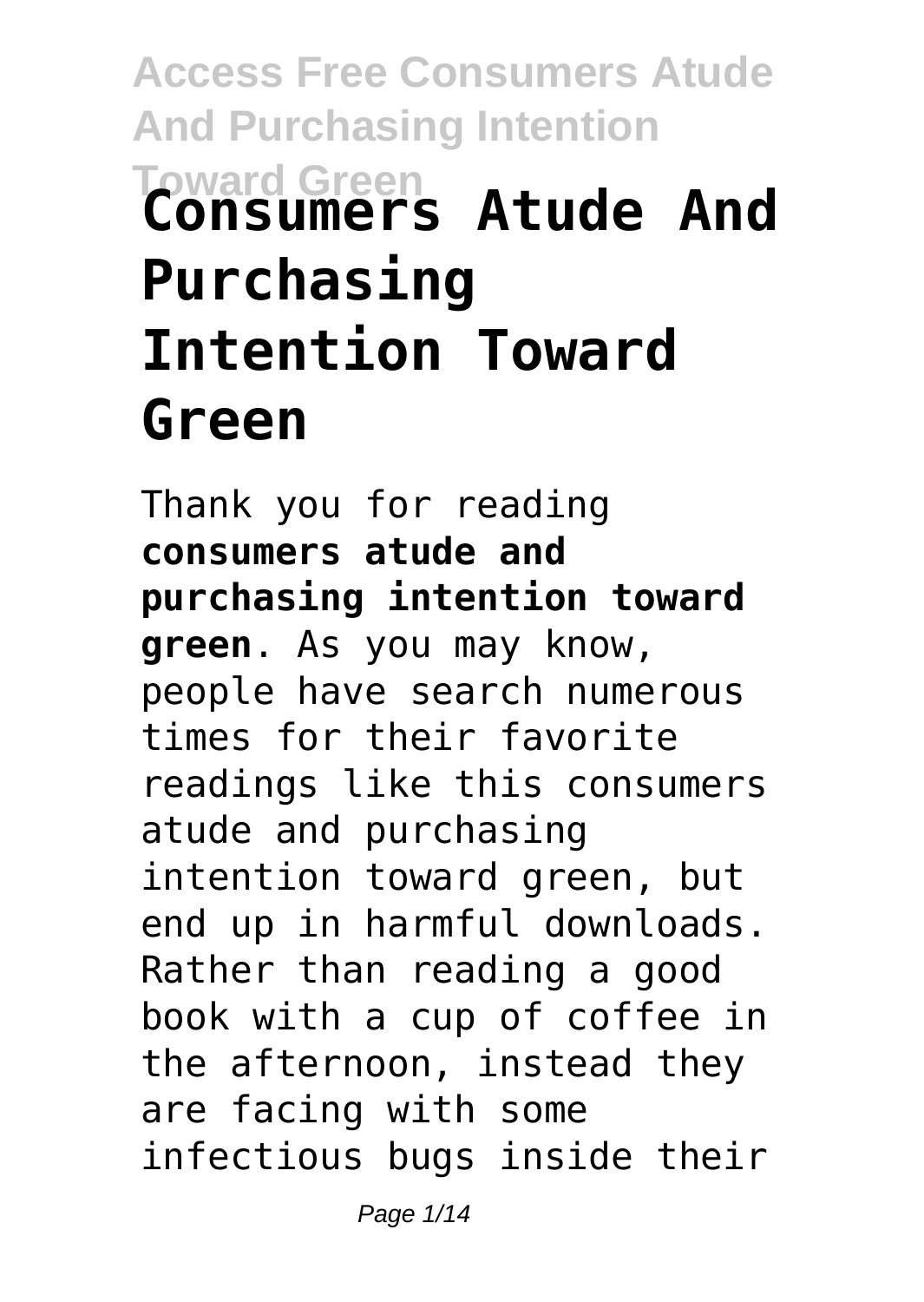**Access Free Consumers Atude And Purchasing Intention Toward Green** 

consumers atude and purchasing intention toward green is available in our digital library an online access to it is set as public so you can download it instantly.

Our book servers saves in multiple countries, allowing you to get the most less latency time to download any of our books like this one. Kindly say, the consumers atude and purchasing intention toward green is universally compatible with any devices to read Established in 1978, O'Reilly Media is a world renowned platform to Page 2/14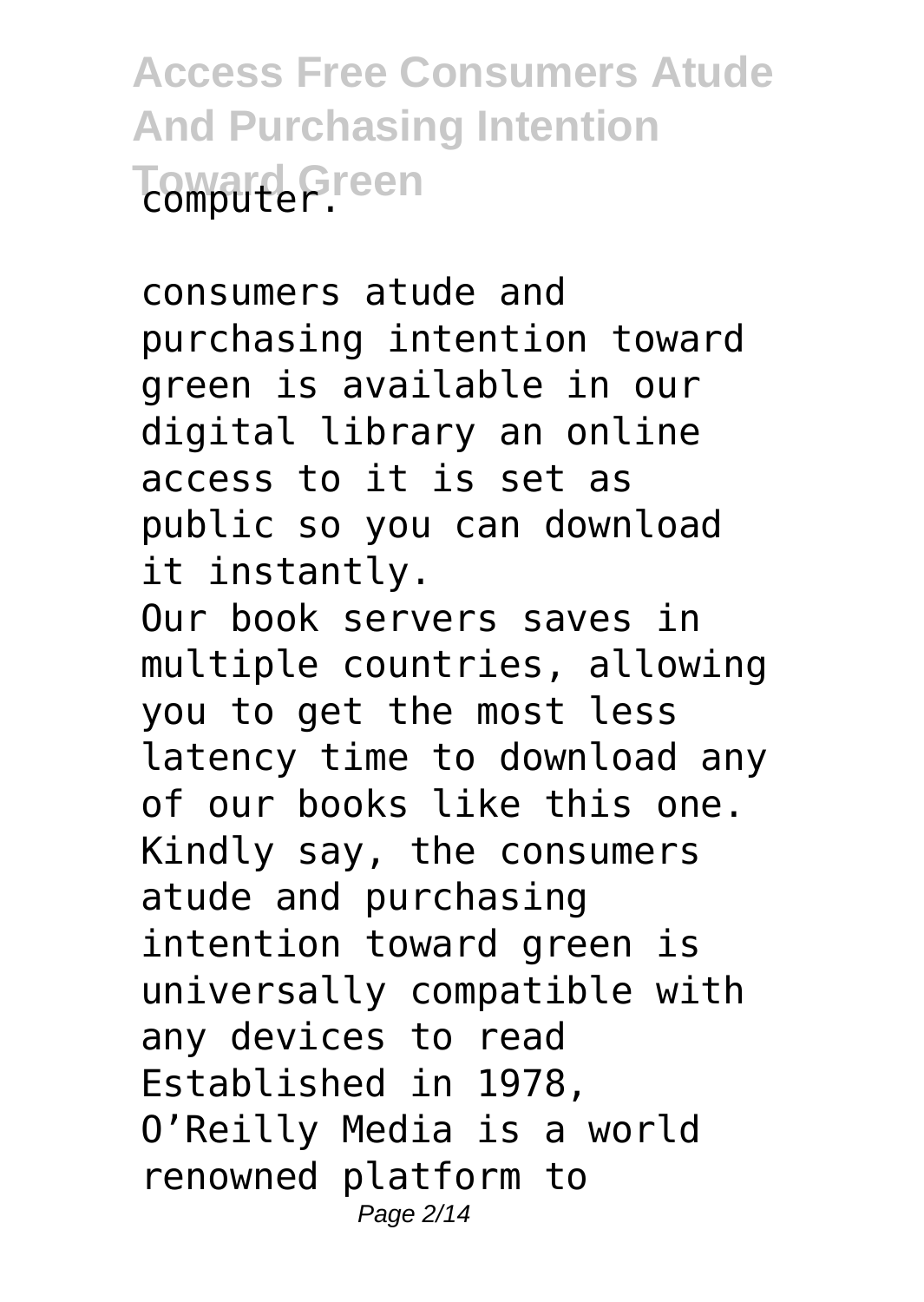**Toward Green** download books, magazines and tutorials for free. Even though they started with print publications, they are now famous for digital books. The website features a massive collection of eBooks in categories like, IT industry, computers, technology, etc. You can download the books in PDF format, however, to get an access to the free downloads you need to sign up with your name and email address.

#### **Consumers Atude And Purchasing Intention**

A study claims that changing consumer attitudes towards the environment and a strong green marketing mix have raised purchase interest in Page 3/14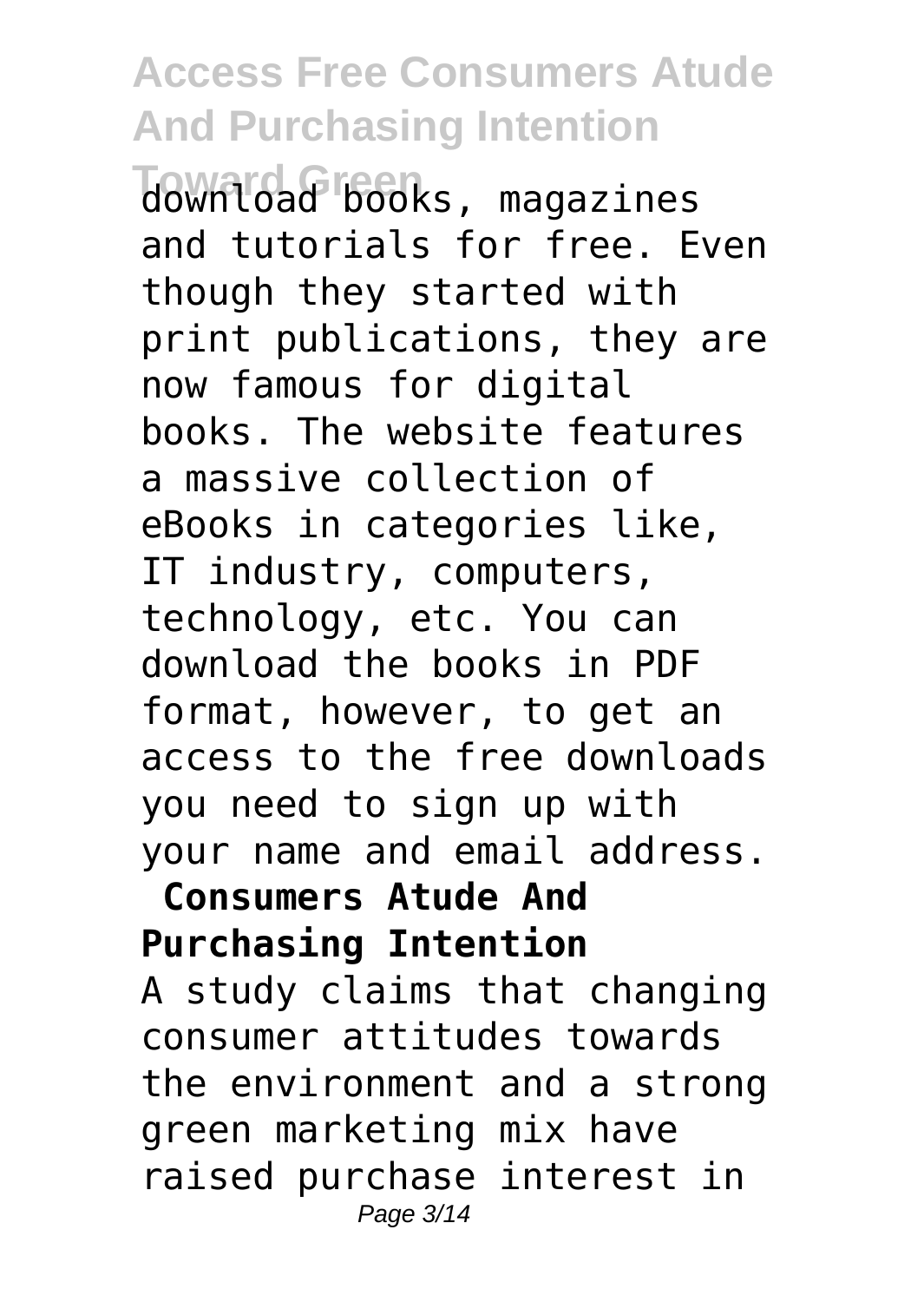**Access Free Consumers Atude And Purchasing Intention** Unilever's Love, Beauty and Planet among Indonesian.

#### **Green demand: Indonesian interest in Love, Beauty and Planet spurred by changing attitudes and green marketing**

Grouping consumers solely by demographics when looking at their buying behaviour and purchase decision-making can give a skewed view of their daily habits and long-term lifestyle choices, says the ...

**Marketers need to align with shifting consumer priorities in 2021: Report** New Blancco report confirms trust in online processes, Page 4/14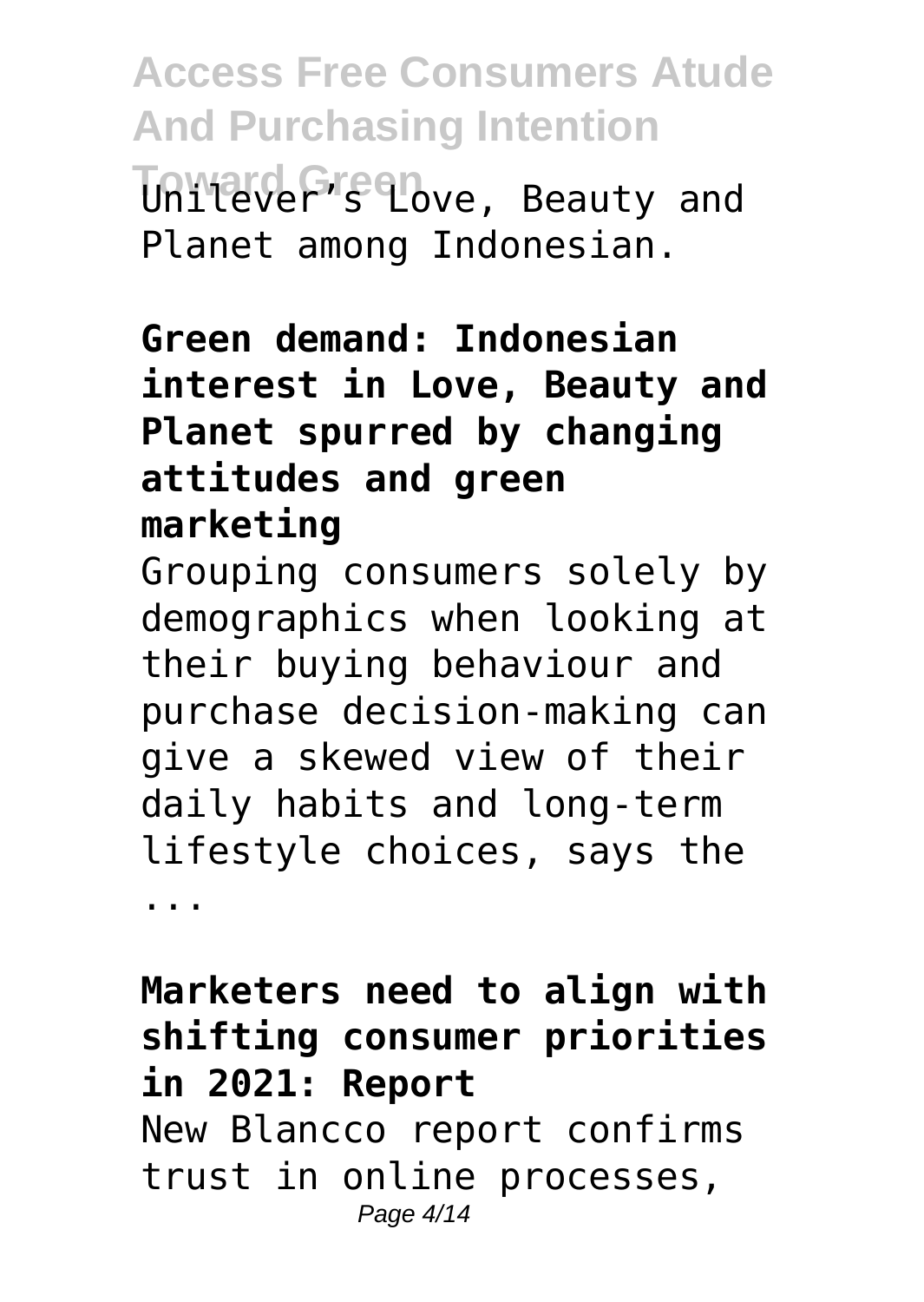**Access Free Consumers Atude And Purchasing Intention Toward Green** tailers and OEMs can increase revenues amid 5G upgrade 'super cycle'.

**Blancco: Consumers Demand Assurances From Online Mobile Device Trade-Ins** Whether its Amazon, Walmart or another player, everywhere you turn these days, it seems retailers are sizing up virtual fitting as a way to woo online customers.

### **Virtual Fitting Features Win Support Of Consumers And Retailers**

Because brand image corresponds to the sometimes mercurial tastes and Page 5/14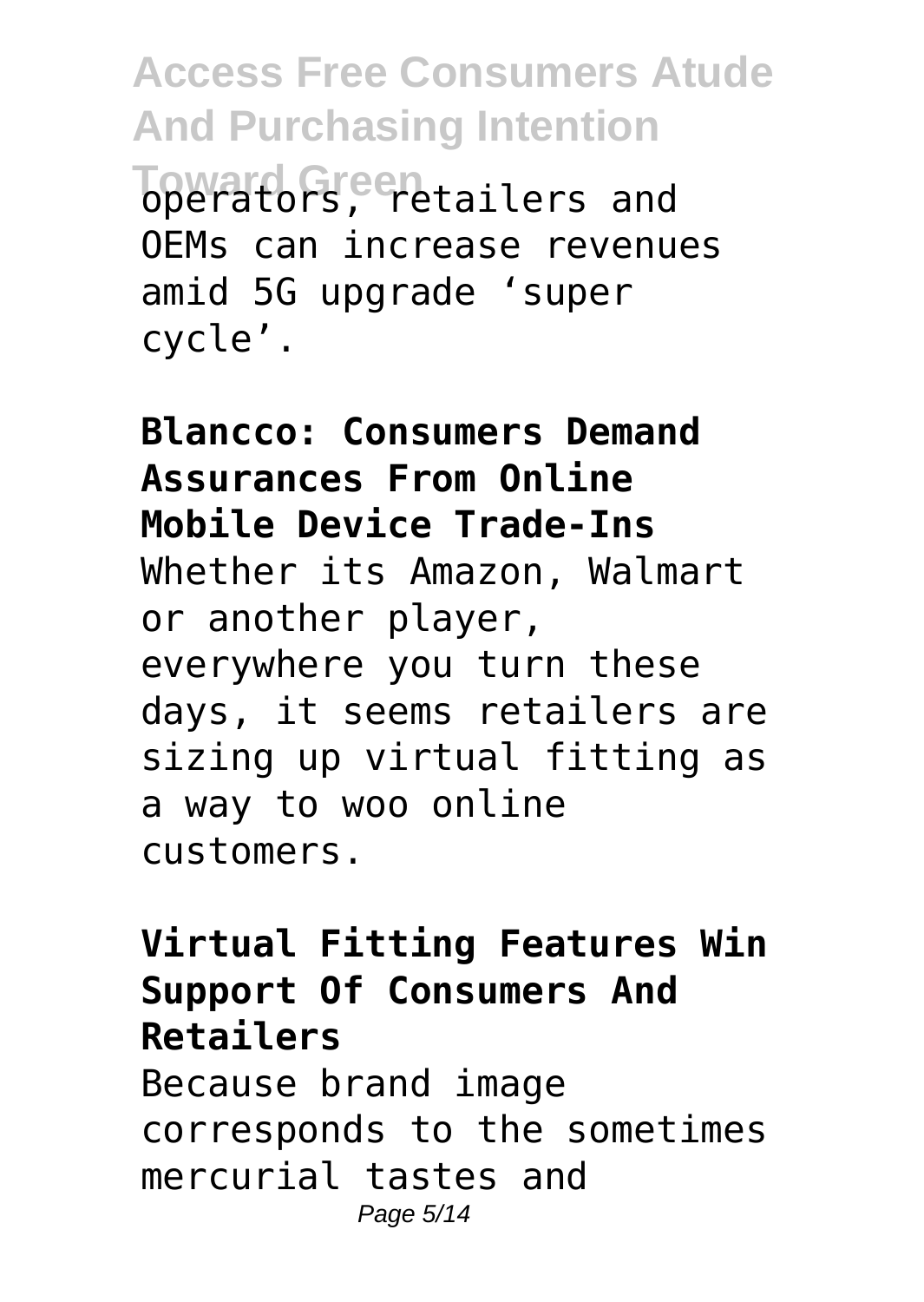**Access Free Consumers Atude And Purchasing Intention Toward Green** the public ... these factors all improve consumer purchase intentions. Weak brand image, by contrast, can ...

#### **Brand Image Influence on Purchasing Intentions**

Almost three quarters (72.5%) of customers who shop online saying they are likely or very likely to stop recommending a retailer following a poor delivery experience, while 90% leave a bad review if y ...

**Online shopping dominates consumer complaints, delivery and bad attitude worst offenders** But stating what your Page 6/14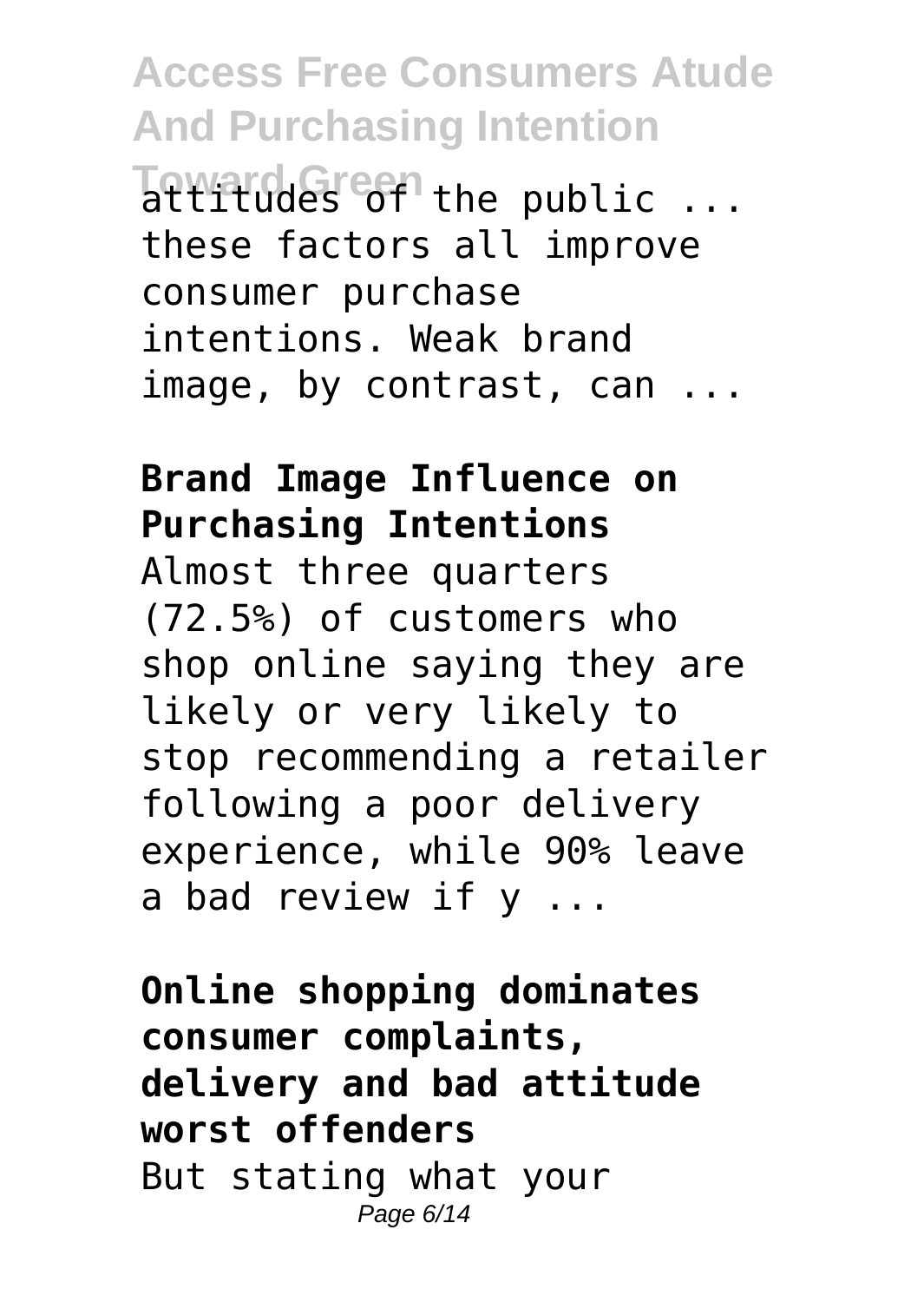Toward Green diversity, inclusion, and belonging and demonstrating your commitment to them are not the same thing. One of the trends for inclusive marketing for 2021 is showing ...

#### **Your Customers Want To Know The Progress You've Made In Diversity, Inclusion, And Belonging**

Money writer Kevin Panitch says point-of-sale apps encourage overspending, and having multiple small loans can be hard to keep track of.

**After writing about money for years, I'm convinced** Page 7/14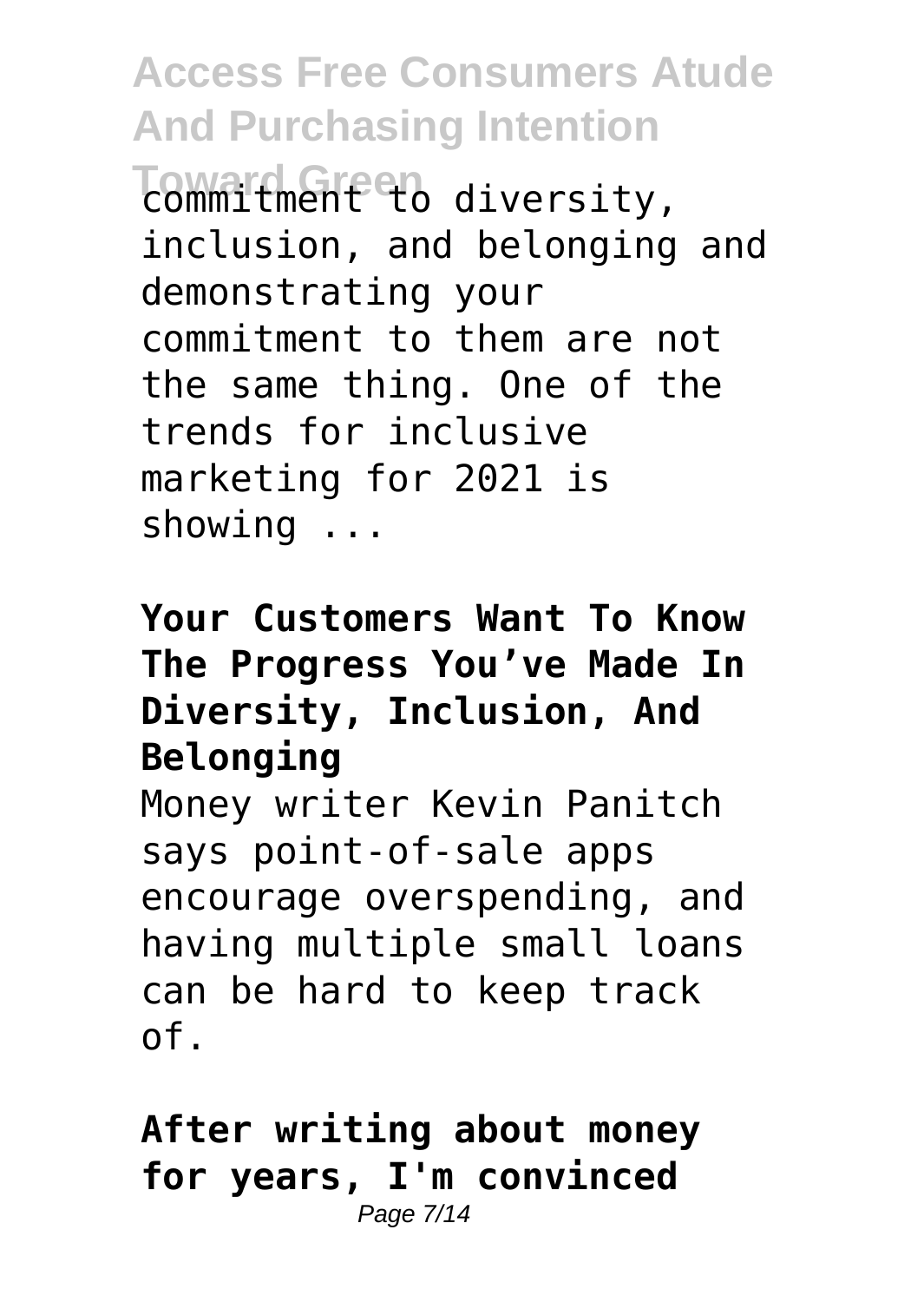## **Toward Green consumers should avoid buynow, pay-later apps in most cases**

In January 2019, the Organization for Economic Cooperation and Development announced its intention to advance negotiations on the development of a new global minimum corporate tax rate. Under the ...

**Pociask: Proposed global taxes would crush consumers** The Original Equity Group is vetting equity brands on behalf of consumers so they can support the cause with their dollar.

**Original Equity Group Seal Helps Consumers Shop Smart** Page 8/14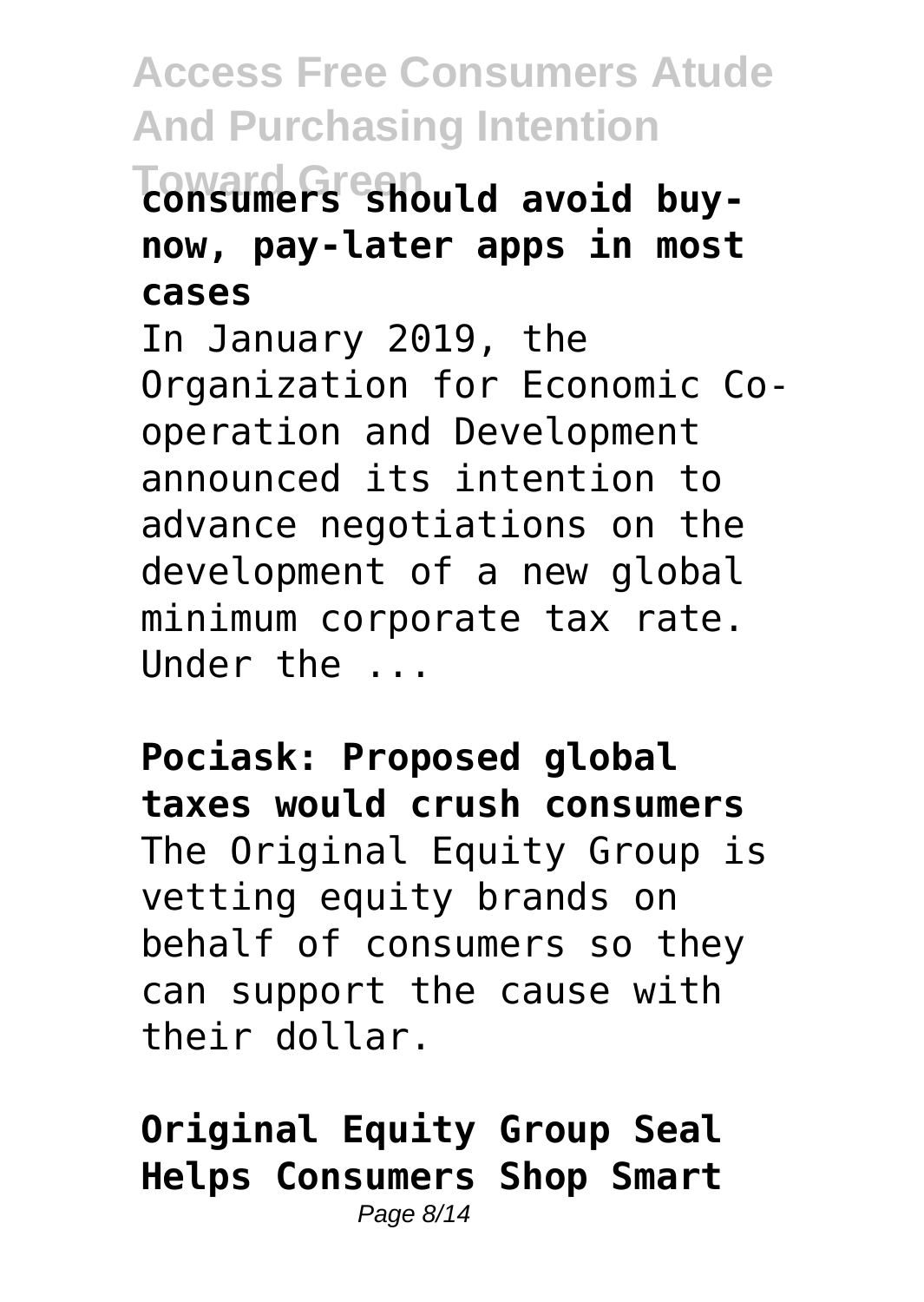**Toward Green** Introduction Due to a rising prevalence of removable partial denture (RPD) use, there is an unmet need to explore the psychological impact on patient wellbeing. Aim To assess the psychological effects ...

**Understanding the impact of removable partial dentures on patients' lives and their attitudes to oral care** The pandemic has laid out an alternative path for the global luxury industry. Even before Covid-19, young Chinese consumers were insisting that brands step up their eco-friendly efforts and apply ...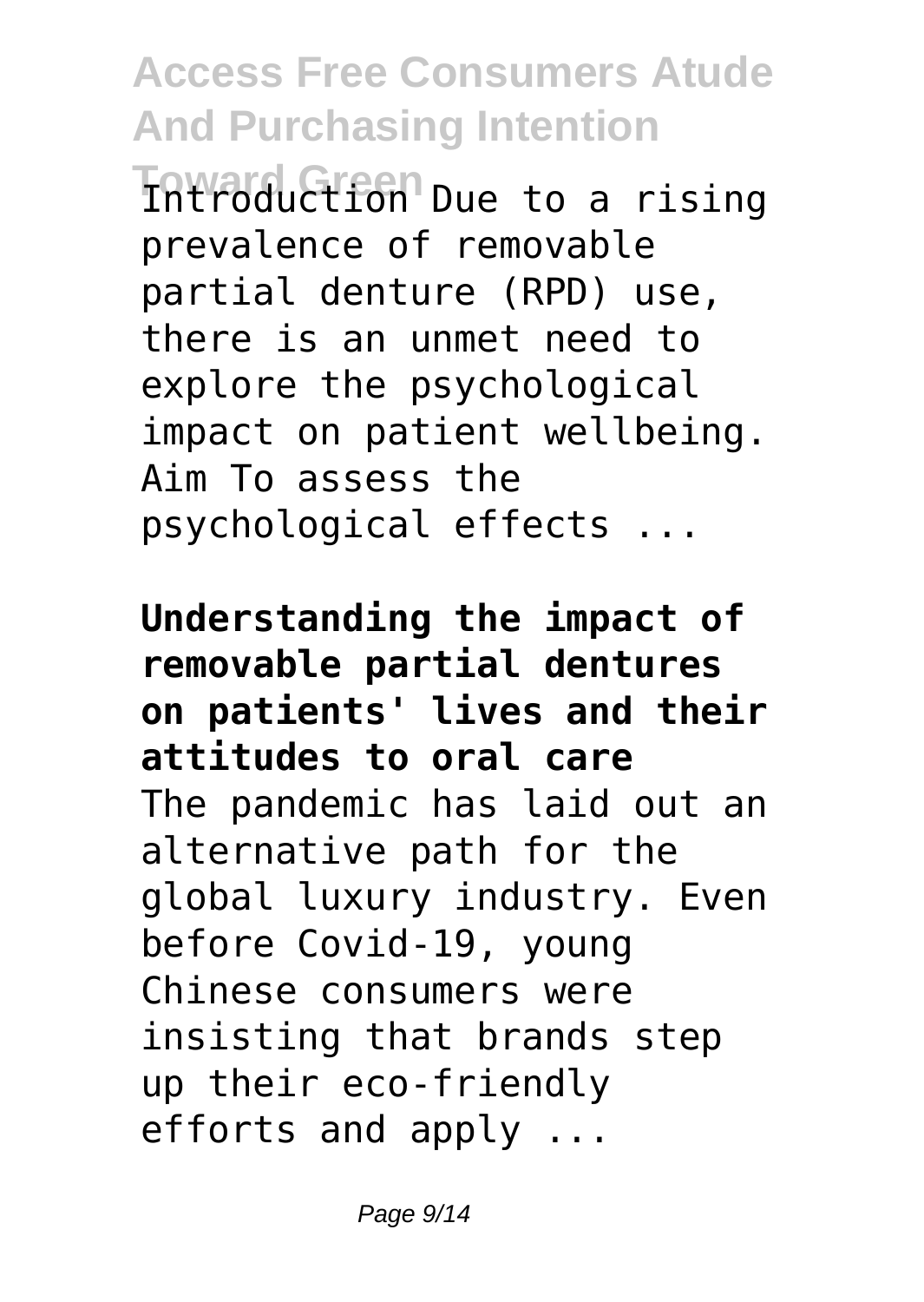**Toward Green China's woke Gen Z want sustainability, mindfulness and 'invisible luxury'– why pricey Western labels aren't enough for conscious consumers in 2021** PRNewswire/ -- quantilope's report includes findings from 800 US consumers ages  $18 - 69$  using an online, quantitative approach. The study includes three ...

**quantilope Surveys 800 Consumers Examining the Latest Trends in Consumer Electronics** Closed versus open. That is the connected ecosystem question. Google's announcement yesterday of the expansion of its open Page 10/14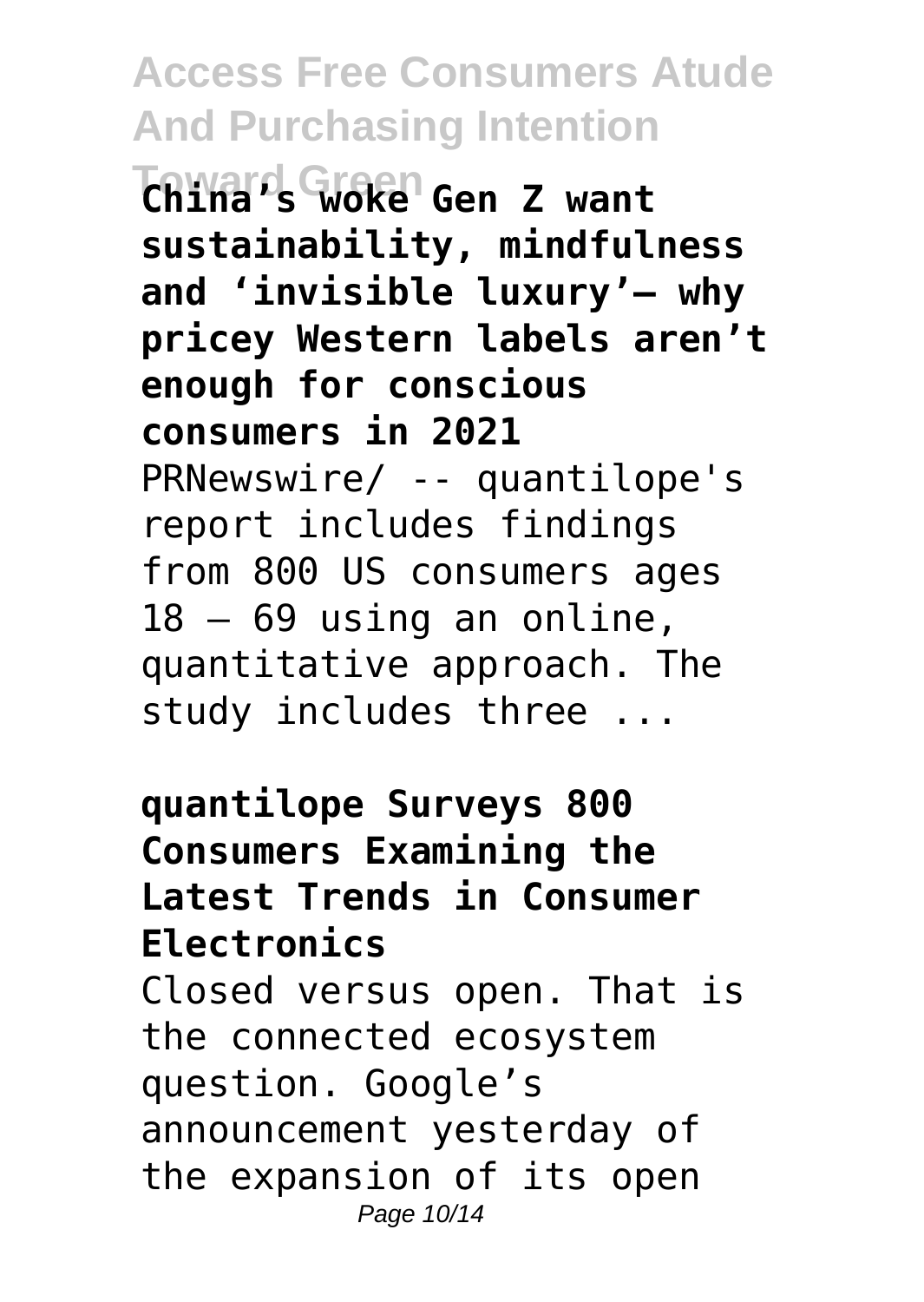**Access Free Consumers Atude And Purchasing Intention Texaid Green** R. Here are the details.

**Google Advances Its Open Commerce Ecosystem For Shoppers And Retailers** Aware of the urgent need to switch to more environmentally respectful lifestyles, consumers are gradually turning to sustainable fashion. Yet it can be hard to know what lies behind this notion of ...

**Survey suggests sustainable fashion is still a confusing concept for many consumers** With 57% of consumers expecting to upgrade to 5G mobile devices in the next Page 11/14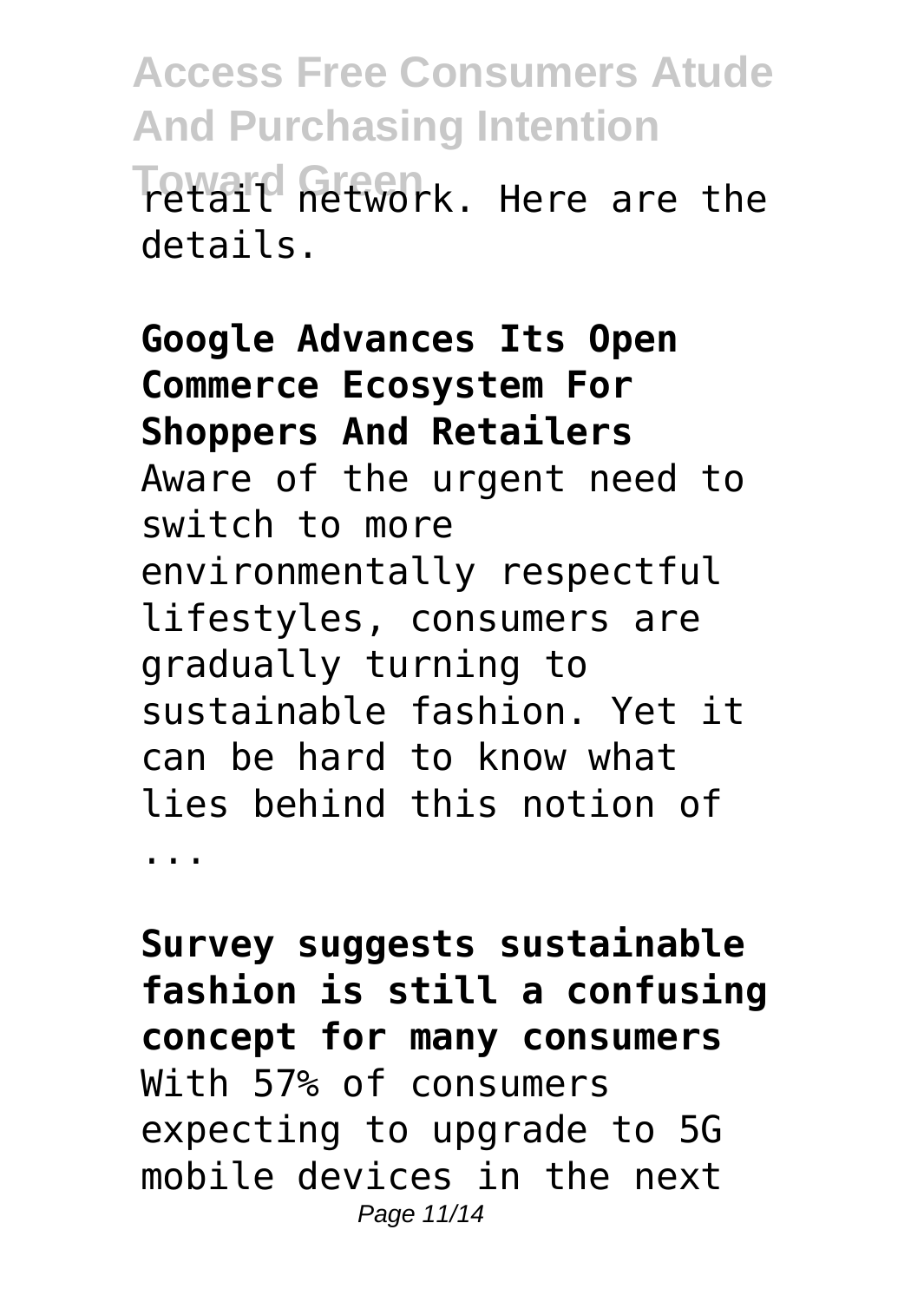**Access Free Consumers Atude And Purchasing Intention Tow years, the mobile** industry can increase revenues by instilling trust ...

**Mobile market can increase revenue by assuring consumers over trade-ins** SetApp has released its first Mac Apps Report which provides developers with useful insights into consumer attitudes.

**Mac Apps Report arms developers with useful consumer insights** However, what to do about climate change most certainly can (and should) be a topic of debate, but that too is an argument that Page 12/14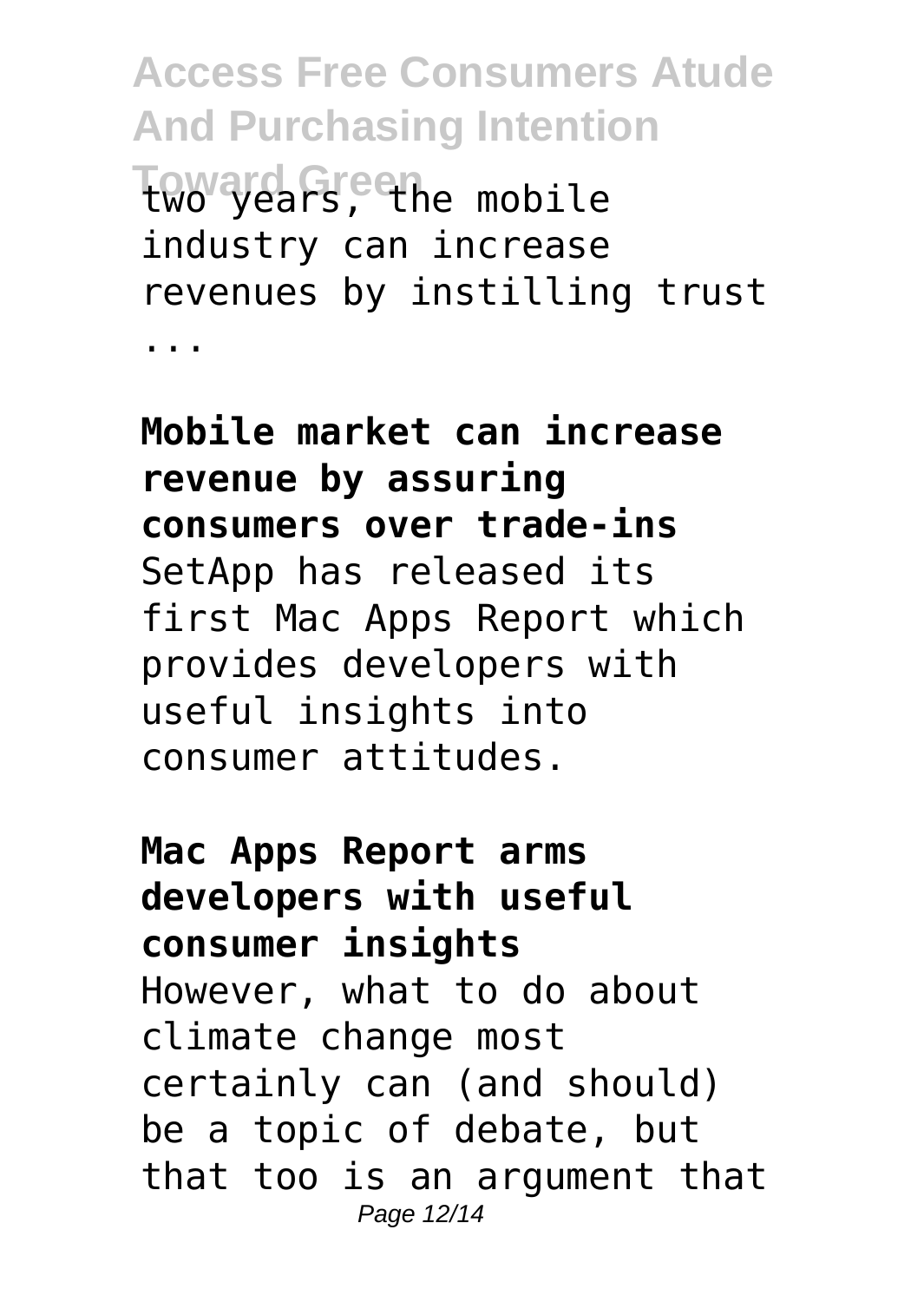**Access Free Consumers Atude And Purchasing Intention Toward Green** climate warriors want to dodge. Instead, many of them are aiming to ...

#### **The Ratchet Tightens — Oil Companies' Bad Wednesday (and Yours)** Research confirms opportunities for brands and retailers to capitalize on diverse consumption drivers Washington, May 26, 2021 (GLOBE NEWSWIRE) -- New Frontier Data ( the global authority in data, ...

#### **New Research Reveals 30% of CBD Consumers Expect to Increase Usage**

Also included in the report are trends around attitude and usage of consumer Page 13/14